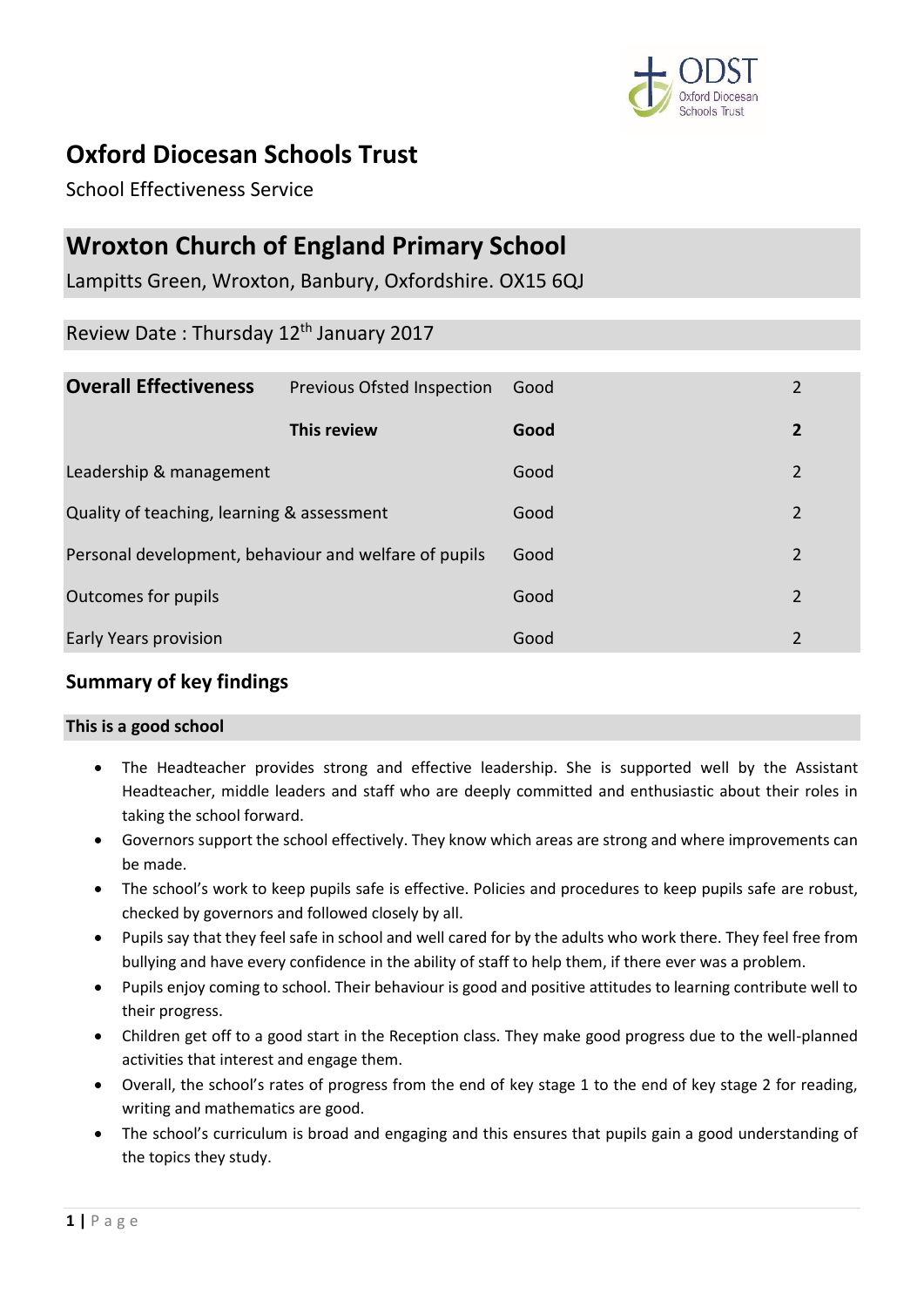- A strong sense of values is evident in the school's spiritual, moral, social and cultural work. As a result, pupils' personal development, behaviour and welfare are good.
- Teachers and other adults know the pupils well and take an active role in promoting their spiritual and moral development. Pupils are appropriately challenged in their thinking and as a result pupils are accepting in their attitudes to others and display a caring and inclusive approach.
- Parents are very supportive of and very positive about the work of the school.

#### **It is not yet an outstanding school because**

- A small amount of teaching is not matched well enough to the range of ability in the class. This means not all pupils achieve as well as they could, because the work is sometimes too hard or too easy.
- Teachers miss opportunities to provide further challenges, for example when marking pupils' maths work, to deepen or broaden pupils' understanding and this limits their gains in learning.
- Although pupils' progress is strong from their starting points, attainment at the end of each key stage is below the national figures for all subjects at key stage 1 and reading and writing at key stage 2.

#### **The quality of leadership & management is good 2**

- The Headteacher provides strong and consistent leadership. Staff are fully supportive of her and the vision for the school. She is well supported by an enthusiastic and capable team of leaders and committed governors. Everyone displays a genuine ambition to continue to take the school forward.
- Senior and middle leaders and governors have a good understanding of the strengths of the school and the key priorities for further development, and these inform the school improvement plan.
- Leaders show a shared sense of responsibility and this contributes to a good capacity for ongoing improvement.
- Staff praise the support they receive from leaders and the training they have which improves their skills. This is a key part of improving their performance and supports their professional development well.
- With the recent appointment of a new SENCO, the leadership of SEND has been strengthened.
- The school offers a broad curriculum which engages pupils and contributes to their enjoyment of learning.
- The culture of care, nurture and inclusion contributes powerfully to pupils' strong spiritual, moral, social and cultural and personal development. This awareness is enhanced by the RE curriculum, assemblies and links with the local church.
- Leaders make the very best use of their own community to develop pupils' understanding and awareness of diversity, respect, tolerance and other fundamental British values.
- The school's recently introduced electronic assessment system is linked effectively to the curriculum. It has enabled teachers to gain a good understanding of the age-related expectations in the national curriculum. Senior leaders are beginning to make effective use of this information to regularly check pupils' progress, including disadvantaged and the most-able.
- Sport premium funding has improved the PE curriculum for pupils. The school has used this funding well to further develop the skills of the teachers and pupils, and to increase opportunities for competition. As a result, more pupils are taking part in sporting activities and their skills have improved.
- Leaders carefully plan and evaluate the use of the pupil premium funding. This is used to provide: support for pupils' emotional needs through the provision of a Play Therapist, training for staff on 'Closing the Gap', TA led interventions, and extra-curricular activities, including day and residential visits. As a result, pupils achieve well academically and their personal development is good.
- The views of all pupils are valued and many have an opportunity to play an active part in the life of the school, for example through the School Council. This enables them to develop a clear view of the democratic tradition of the UK and of British Values.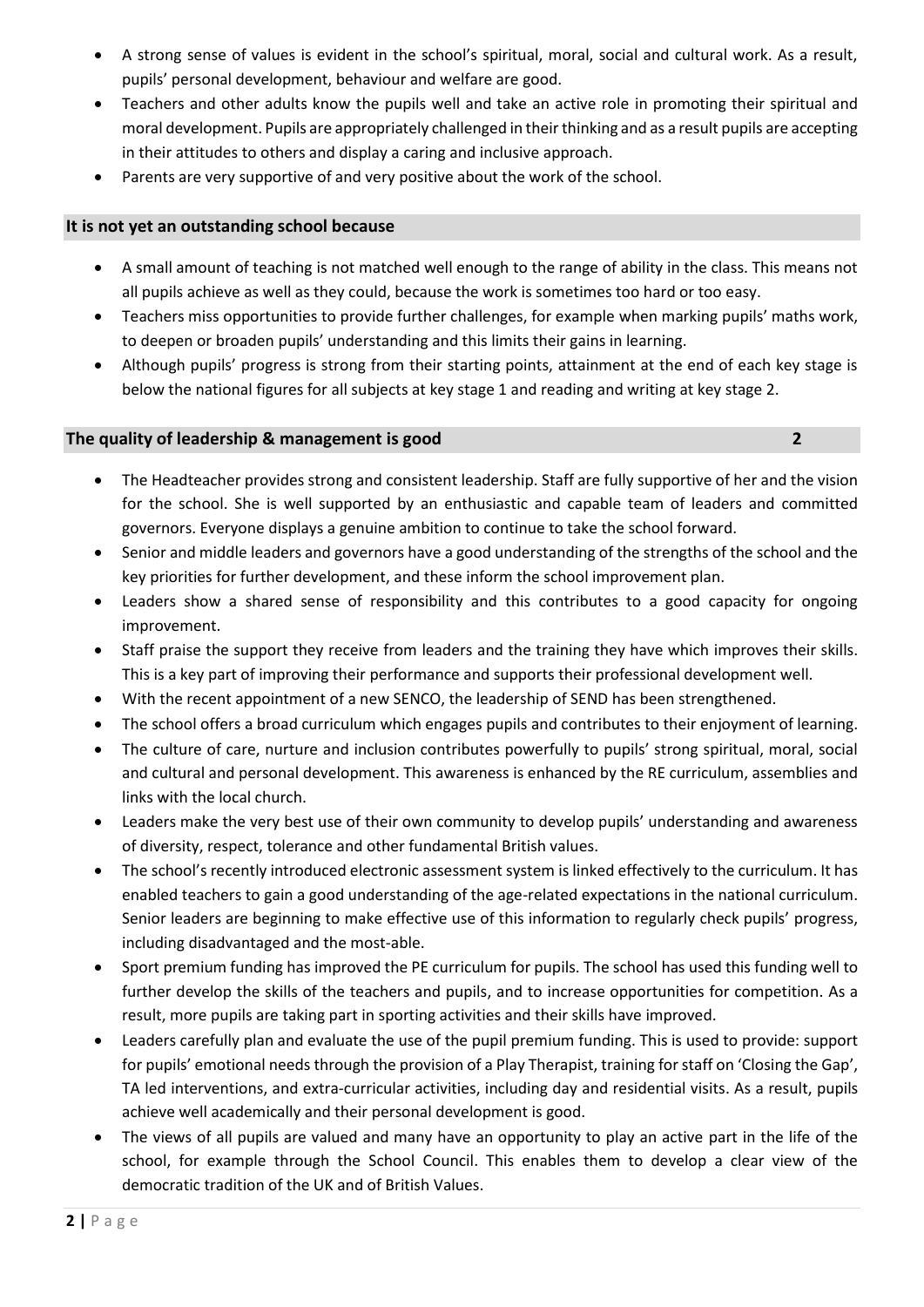Links with parents are highly positive and their views are regularly sought and valued.

## **The Governance of the School**

- Governors know the school well and have high aspirations for pupils and staff.
- The Governors' wide range of knowledge, experience and skills, enables them to provide effective support to the school and evaluate accurately the strengths and areas where it can improve.
- They carry out a range of monitoring visits and help to oversee improvements. They are effectively supporting the Headteacher to address the areas of improvement identified in the 2015 Ofsted inspection
- The arrangements for safeguarding are effective.
- Safeguarding leaders and governors ensure that safeguarding is regarded as a high priority within the school. Policies are regularly updated and procedures are robust. All staff receive regular training and know how to identify if pupils are at risk.

## **The quality of teaching, learning & assessment is good 2**

- Pupils benefit from teaching that is almost always good, with some aspects that are outstanding, ensuring that over time, they make at least good progress.
- Where the teaching is highly effective, teachers use their knowledge of pupils to plan engaging lessons which enable pupils to make strong progress, pupils' misconceptions are addressed quickly and used as a teaching point to support the learning of others.
- Where the teaching is less effective the work given to pupils is not matched well enough to the range of ability in the class. This means not all pupils achieve as well as they could, because the work is sometimes too hard or too easy.
- Teachers and TAs work hard and have high expectations for behaviour.
- Good relationships are a strength of the school. Staff are supportive of the pupils and care for their welfare and progress. As a result, pupils feel valued and respected and are willing to work hard to please the teachers.
- As a result of motivating and enthusiastic teaching, for example as seen in a Year 5 & 6 writing lesson, pupils used vocabulary well to describe the Titanic; they enjoyed identifying powerful and effective words that had an impact on the audience.
- In Year 2, pupils are encouraged to become independent learners and they rise to the high expectations placed on them, this was evident in a writing lesson where pupils were asked to create a labelled diagram of a dinosaur.
- In mathematics, basic skills are taught well and consolidated regularly.
- Teachers mark work conscientiously and in accordance with the school's marking policy. Their feedback, written and oral, is helpful to pupils and assists them to improve their work.
- However, teachers sometimes miss opportunities to provide pupils with further challenges, for example, in maths, when 'next steps' ask pupils to try another example, rather than try something new to deepen or broaden their understanding.
- TAs demonstrate clearly their enthusiasm in helping pupils to learn and are mostly used to good effect during all parts of lessons, some with noted impact on pupils' achievement.
- Disadvantaged pupils are supported well to achieve good outcomes. However, outcomes for pupils who have SEND varies in all subjects.
- Staff share a desire to continually improve their practice in order to improve outcomes for pupils. They engage well with the local partnership schools, for example one teacher visited another to learn new strategies for the teaching of spelling, as a result practice in the school was improved and this had a positive impact on pupils' learning.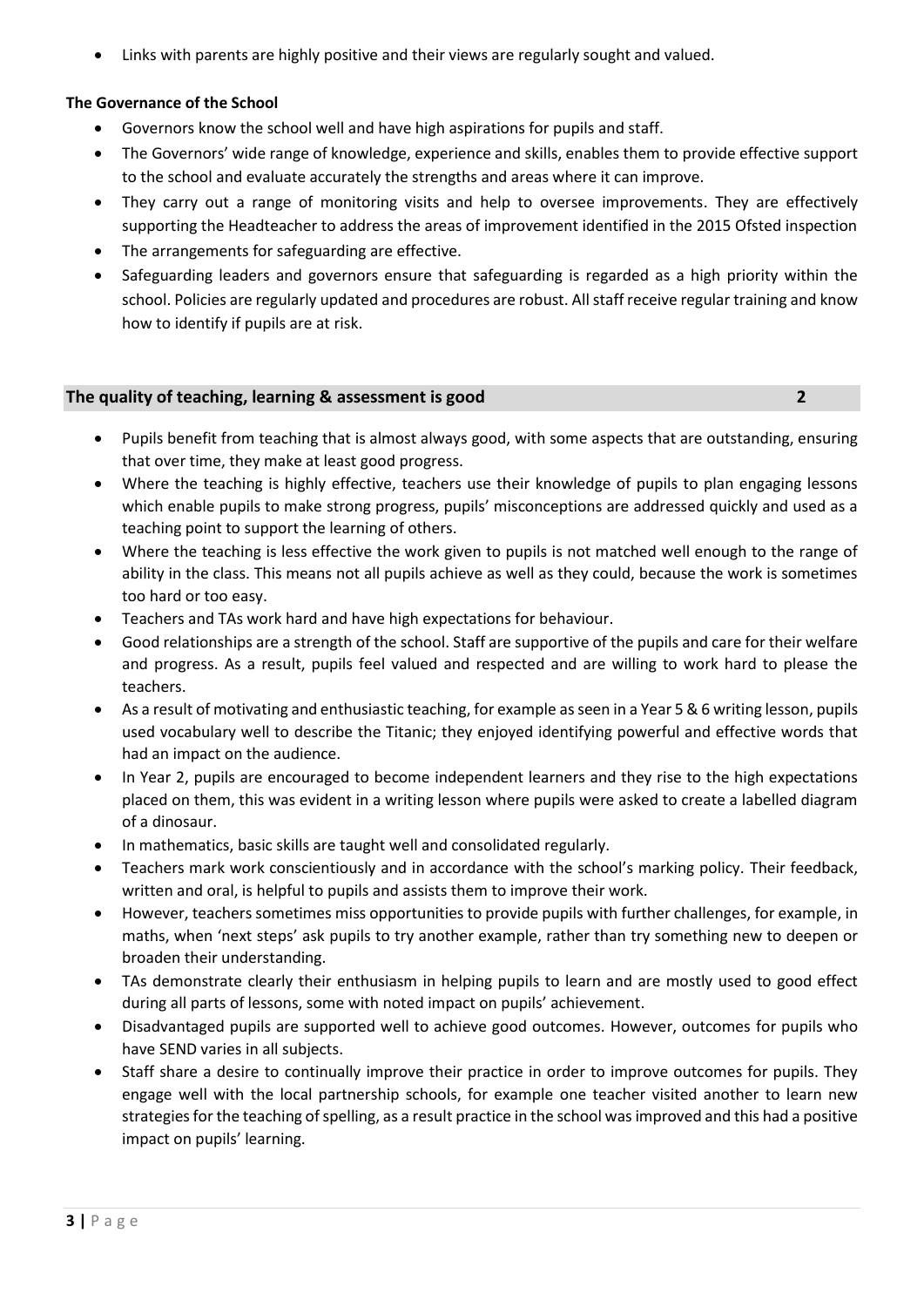# **Personal development, behaviour and welfare of pupils is good 2**

- The school's work to promote pupils' personal development and welfare is good and rooted in its distinctive Christian character, values and aims. As a result, pupils at the school are very caring of each other and are very positive about school life. They enjoy coming to school and try their best.
- It is evident that staff are caring and helpful and as a result, pupils feel supported and respond well to encouragement and praise. In particular, they appreciate the support of the school's Play Therapist, whom they feel has a positive impact on their behaviour and well-being.
- Pupils' attitudes to learning are good. They strive to succeed, are engaged and motivated to learn, and value the contribution of their peers.
- Pupils are welcoming to visitors and are happy to talk about their learning and keen to share their work.
- Staff promote good behaviour and manage pupils' needs well. Consequently, lessons typically run smoothly. Pupils move sensibly between activities in lessons and work well during group work, sharing their thoughts and ideas and responding well to adults' questions and prompts.
- The school's work to keep pupils safe and secure is good.
- Leaders make sure that they meet all statutory responsibilities for safeguarding, including appropriate training and checks on staff, volunteers and visitors.
- Pupils say that they feel safe in school and are appreciative of all that the staff do for them and feel well looked after.
- Through the school's curriculum and participation in activities such as The Junior Good Citizen Scheme, they are taught various ways of keeping themselves safe and avoiding situations that may pose risks to their welfare. As a result, pupils have a good understanding of how to stay safe, including when online.
- The school is a very inclusive community and pupils treat each other and adults with acceptance and respect, as a result the school is a harmonious community to which pupils are very proud to belong.
- Diversity is celebrated well and pupils are given many opportunities to reflect on their beliefs and those of others.
- Pupils and families benefit from a daily breakfast and after school-club which is managed by the school. Pupils enjoy these sessions where they are well looked after. Consequently, they have a positive start to the day and are ready to learn.
- Parents are positive about how safe and happy their children are in school and say that their children are looked after well.
- Parents say how welcoming the staff are and how pleased they are with the time and care taken to help their children settle into the school.

## **Behaviour**

- Staff set high standards for behaviour, to which pupils respond very well. As a result, the behaviour of pupils in the school is good.
- At times, such as when engaged in collective worship, pupils' behaviour is exemplary. They demonstrate clearly that they understand that expectations of behaviour for specific occasions are different, and they behave appropriately.
- Pupils are keen to learn and to succeed. When pupils have opportunities to speak as individuals, the others listen well. As a result, they are willing to express their own thoughts and ideas confidently.
- Behaviour is good in all respects: in class, around the school, and during play and lunchtimes.
- Parents, pupils, governors and staff are positive about how the pupils behave. Pupils are polite and wellmannered. They listen well and respond readily to instructions from adults.
- Pupils take pride in their work, which they generally present neatly.
- Pupils are well informed of the different types of bullying and say it is not a problem at Wroxton, as behaviour is good.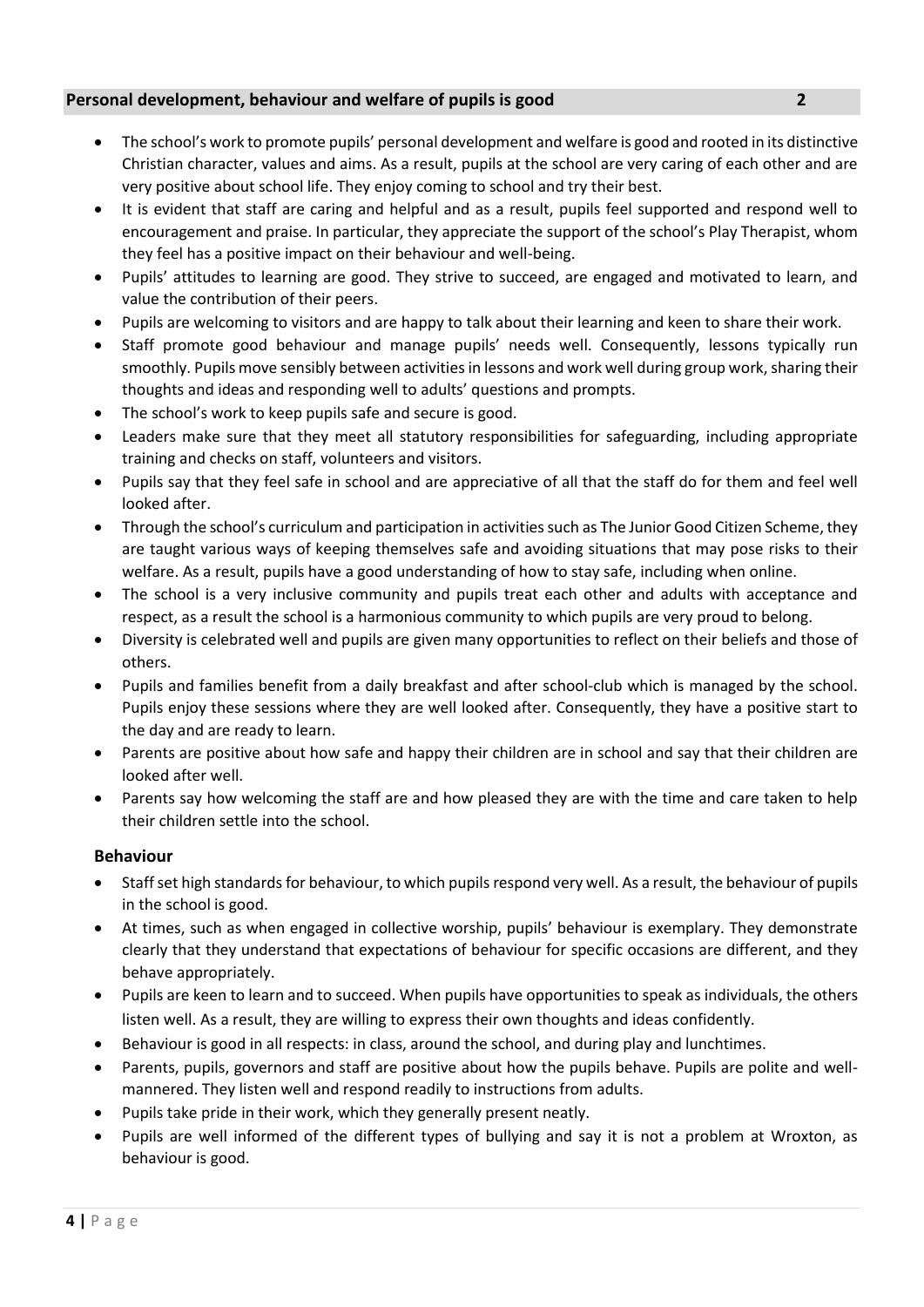- Pupils are confident that if they have a worry or concern, they could tell an adult and are positive that they would be supported.
- Leaders are working hard to ensure that good attendance is the norm; working well with families who do not always make sure that their children attend as regularly as they should.
- The school's overall attendance is broadly in line with the national average for primary schools. The rate of persistent absence compares favourably with the national rate and reflects pupils' enjoyment of school.

#### **Pupils' outcomes are good 2**

- In 2015 the children entering the Reception class did so with varied knowledge and skills. Good provision enabled the children to make strong progress from their starting points, so that overall, 69% of pupils achieved a Good Level of Development (GLD), 77% achieved the Early Learning Goal (ELG) for reading and 77% achieved the ELG for writing, compared to 69% GLD nationally, 77% ELG for reading nationally and 73% ELG for writing nationally.
- In 2016, the proportions of pupils, 77%, who reached the expected standard in the Year 1 Phonics Check was just below the 2016 national average of 81%. However, the proportion of Year 1 disadvantaged pupils who met the expected standard was above the national figure for 'other' pupils and, in 2016, 100% of Year 2 pupils entered Year 3 having achieved the required standard.
- Unvalidated 2016 assessment information indicates that outcomes at the end of Year 2 were below average for reading, writing and mathematics. However, 100% of disadvantaged pupils achieved the expected standard for reading, but only 25% achieved the expected standard in writing. Key stage 1 attainment of greater depth in all subjects for all EYFS development groups (including for disadvantaged pupils) was close to or above the national figures.
- Unvalidated 2016 assessment information indicates that outcomes at the end of Year 6 were below the national figures for reading and writing, but just above the national figures for mathematics and grammar, punctuation and spelling (GPS). Disadvantaged attained the same as, or better than, other pupils nationally in reading and mathematics. The progress for Year 6 pupils from their starting points compares favourably with the national average for reading, writing and mathematics. Disadvantaged key stage 2 pupils' progress was not significantly below average overall, or for any prior attainment group in any subject.
- Pupils who have Special Educational Needs and/or Disabilities are given support in lessons, small groups and 1:1 to enable them to make steady progress from their various starting points. The newly appointed SENCO is providing strengthened leadership in this area and is ensuring that focused targeted interventions and better checking of pupils' progress is beginning to improve pupils' outcomes.
- Work in pupils' books currently confirms that challenge is sometimes lacking, particularly in mathematics, when opportunities are missed, through the marking and feedback, to encourage pupils to think deeply or broadly about more challenging skills or knowledge and this limits their gains in learning.
- Pupils enjoy reading for pleasure and appreciate the wide range of texts available to them at the school.
- Across the school, pupils write for a range of purposes in different subjects. Overall, pupils' handwriting skills are good and they take care with the presentation of their work.

## **Early Years provision is good 2**

- The EYFS Leader quickly identifies the children's abilities when they enter the Reception class and uses this information effectively to make sure that carefully planned activities enable children to achieve well in all areas of learning. The EYFS provision offers children a positive and caring start to school life.
- Children with additional needs are identified early and are supported well, so that they make good progress from their starting points.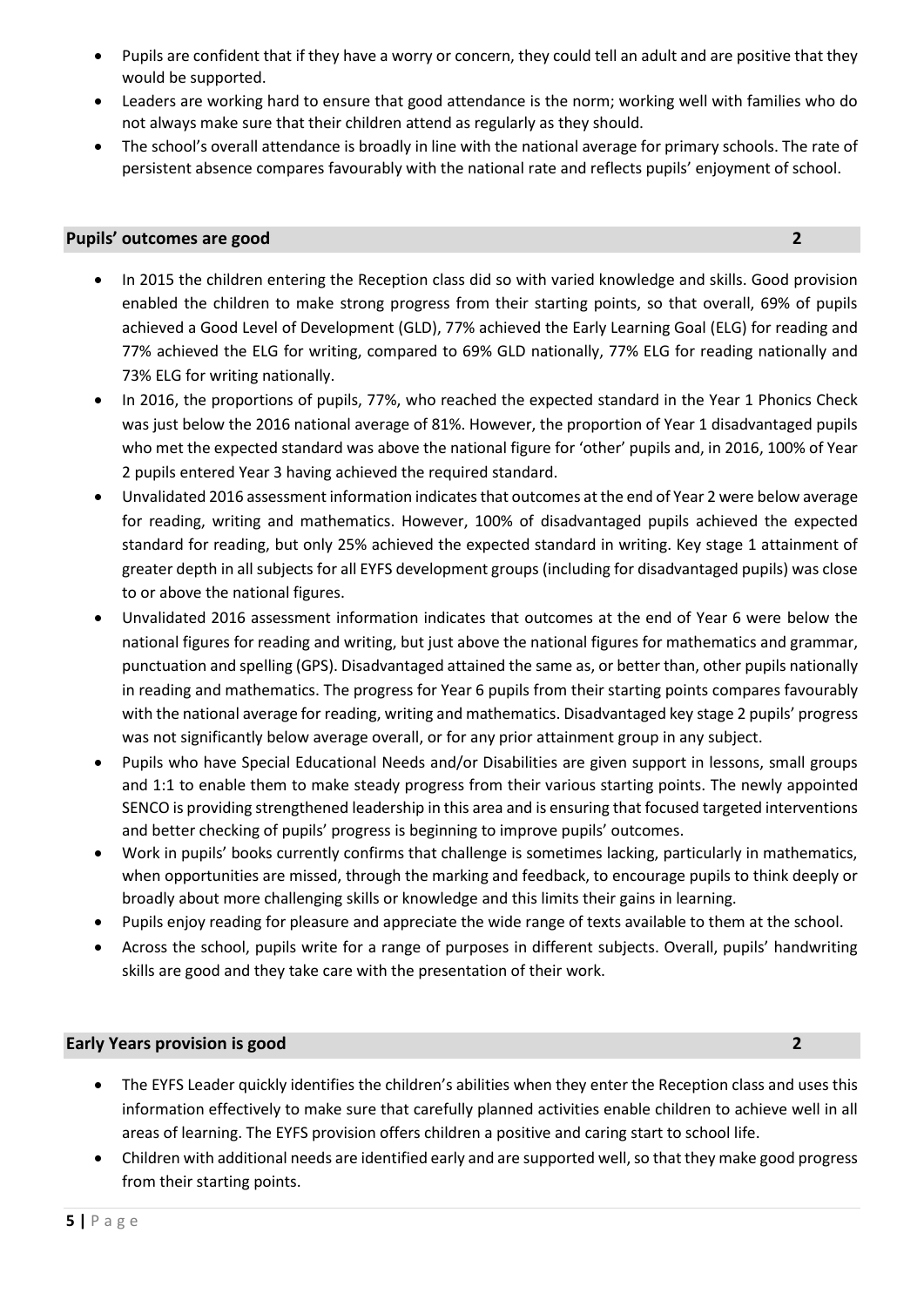- The teacher sets clear learning expectations that the children understand well. Consequently, the children listen carefully and are keen to join in and learn.
- Children in the Reception class enter happily each morning and quickly settle to their tasks, because of the clearly established routines and the welcoming and sensitive staff. Relationships are warm and supportive, so children feel safe and well cared for, and as a result, children quickly grow in confidence and enjoy their time in school. The children listen respectfully to and relate well to adults and to each other.
- The children respond well to the opportunities to make choices and take part in independent activities linked to their topics, for example on dinosaurs, and display enthusiastic and enquiring attitudes.
- The attractive and well resourced, indoor and outdoor areas are used effectively to provide a wide range of purposeful tasks that develop the whole child, as well as basic skills.
- The staff work well together to provide a range of carefully planned, appropriate and interesting learning activities which are well-resourced and organised, and closely matched to the children's interests. Consequently, children are engaged and motivated and their learning progresses at a good rate.
- Teachers and TAs work closely together and frequently check children's learning, which informs the teacher's planning; assessments are accurate and enable an informed view of what pupils need to do next, consequently, learning needs are strongly met and children in the Reception class make good progress.
- Parents are very positive and appreciate the good start their children make in the Reception class.
- Parents express very positive views about the friendly atmosphere and approachability of the staff.
- However, stronger home-school links need to be established which would ensure that parents are better informed of their child's successes in school and through which parents could add to and celebrate what their child does out of school.
- Children's experiences in the Reception class provides them with a good foundation for entry into Key Stage 1.

## **Next steps for the school**

## **Improve teaching, learning and assessment, to accelerate the progress made by all pupils, by ensuring that:**

- teachers plan activities that meet the needs of all groups of pupils
- teachers have the skills to adapt their teaching within lessons, so that all groups of pupils learn well
- pupils, especially the most-able, have opportunities to deepen and broaden their understanding in mathematics, through marking and feedback that requires them to use and apply their knowledge and skills in different contexts or explain their thinking
- providing pupils with more opportunities to write extensively and imaginatively.

## **Improve the effectiveness of leadership and management by ensuring that:**

• teachers use the new electronic tracking system to sharply and reliably identify gaps in learning and rigorously check attainment and progress data in order to determine how best to improve pupils' performance.